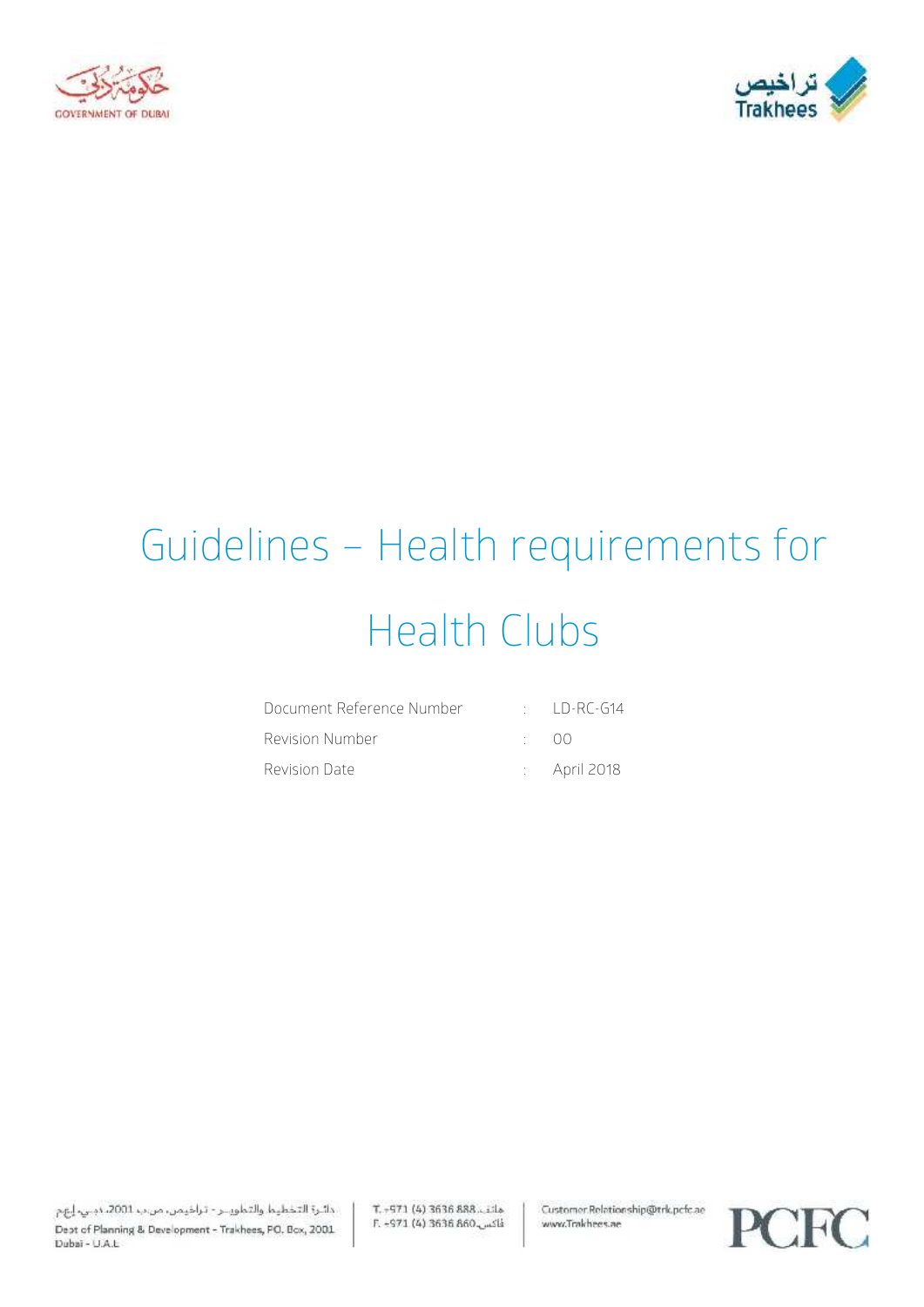

## **1. Purpose:**

- To ensure compliance of all Health clubs with the public health requirements set forth by Trakhees Retail & Commercial Section. To ensure the implementation of unified health requirement in all health clubs in the area of Trakhees jurisdiction, Dubai UAE.

#### 2. **Scope**:

The health requirement is applicable in all shops and centres that are performing any type of sports activities like Body building, Gym/Fitness centre, Karate, Yoga, Swimming, Aerobic exercise, Aqua aerobics etc. in the area of Trakhees Jurisdiction.

#### **3. Responsibility:**

- Director, Inspection Department
- Manager, Retail & Commercial
- Senior Officer, Retail & Commercial
- Officers, Retail & Commercial

## **4. Details of implementation**:

- 4.1 **Documents:**
	- 4.1.1 A valid professional trade license issued from Trakhees Licensing Division/JAFZA should be available and the company name/trade name/operating name/licensee should reflect the service provided by the centre.
	- 4.1.2 Updated staff list.
	- 4.1.3 EPHS file as per (Health Circular No.4) to compile and include all the required documents for verification during inspection.
	- 4.1.4 Only those activities mentioned in the license are allowed to be performed within the facility.
	- 4.1.5 The facility should be approved by Trakhees Dept. (CED). Modification Completion Certificate (MCC) / Activity Verification Certificate (NOC AV) should be obtained from Trakhees CED and Retail & Commercial section respectively) and shall be available in the facility.